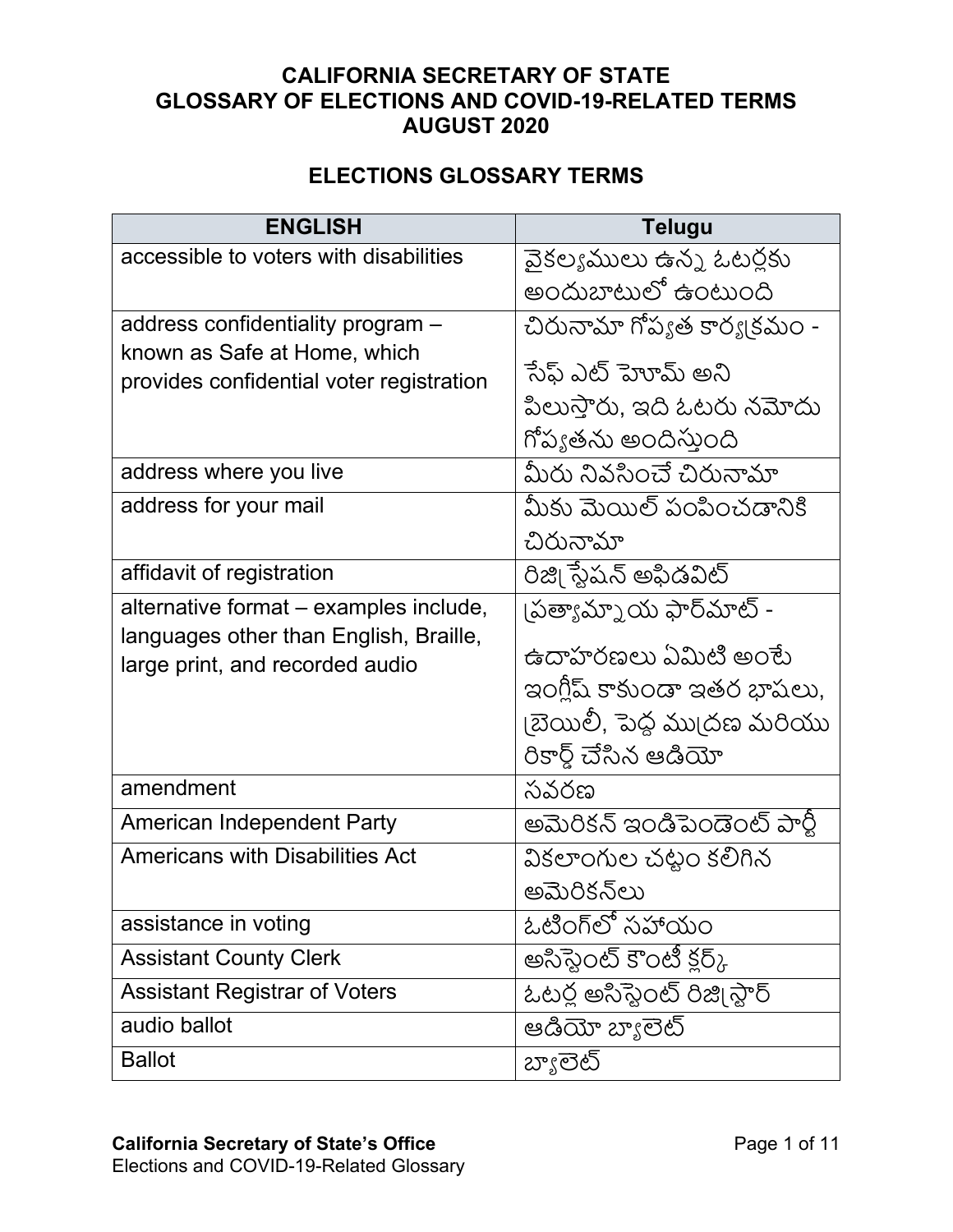| ballot box                             | ఓట్లు వేసే డబ్బా                   |
|----------------------------------------|------------------------------------|
| ballot card                            | ఓటు వేయడానికి కార్తు               |
| ballot drop box/location               | ఓట్లు వేసే డబ్బా/స్థానం            |
| ballot drop off location               | ఓట్లు వేసే స్థానం                  |
| ballot marking device                  | బ్యాలెట్ మార్కింగ్ పరికరం          |
| ballot measure                         | బ్యాలెట్ (పణాళీక                   |
| ballot stub                            | బ్యాలెట్ అడుగు భాగం(ఫ్లబ్)         |
| bilingual poll worker                  | రెండు భాషలు మాట్లాడ గల             |
|                                        | పోల్ వధ వర్కర్                     |
| bond measure                           | బాండ్ (పణాళీక                      |
| <b>California Constitution</b>         | కాలిఫోర్నియా రాజ్యాంగం             |
| California Secretary of State's office | కాలిఫోర్నియా స్టేట్ సె(కటరీ        |
|                                        | కార్యాలయం                          |
| Candidate                              | అభ్యర్థి                           |
| cast a vote                            | ఓటు వేయండి                         |
| <b>Conditional Voter Registration</b>  | షరతులతో కూడిన ఓటరు                 |
|                                        | నమోదు                              |
| confirm your registration              | మీ నమోదును నిర్థారించండి           |
| consolidated precinct                  | ఏకికృత ఆవరణ                        |
| constitutional                         | రాజ్యాంగం                          |
| county                                 | కౌంటి                              |
| <b>County Clerk</b>                    | కౌంటీ క్లర్క్                      |
| county measure                         | కౌంటీ (పణాళీక                      |
| <b>County Voter Information Guide</b>  | కౌంటీ ఓటరు సమాచార గైడ్             |
| curbside voting                        | నడకదారి పక్కన ఓటింగ్               |
| decline to state                       | చెప్పుటకు తిరస్కరించుట             |
| <b>Democratic Party</b>                | డెమో(కటిక్ పార్టీ                  |
| district                               | జిల్లా                             |
| drive-through voting                   | । డైవ్ చేస్తూ వెళ్లే దారిలో ఓటింగ్ |
| duplicate vote                         | నకిలీ ఓటు                          |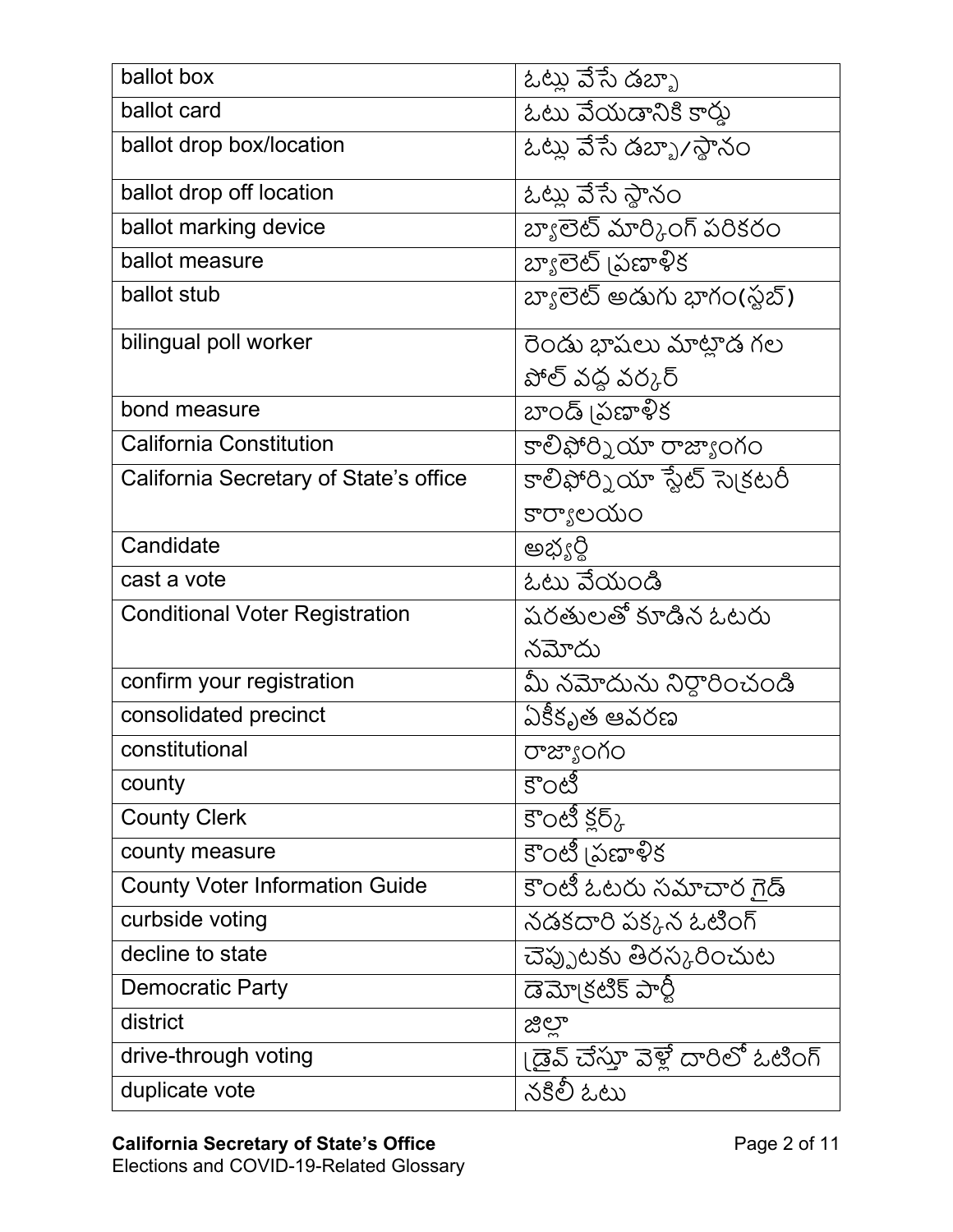| early voting                           | ముందస్తు ఓటింగ్               |
|----------------------------------------|-------------------------------|
| elderly voters                         | వృద్ధ ఓటర్లు                  |
| election                               | ఎన్నికలు                      |
| Election Administration Plan (EAP)     | ఎన్నికల పరిపాలన (పణాళీక       |
|                                        | (EAP)                         |
| <b>Election Day</b>                    | ఎన్నికల దినం                  |
| election inspector                     | ఎన్నికల ఇన్స్ట్ పెక్టర్       |
| election observer                      | ఎన్నికల పరిశీలకుడు            |
| election official                      | ఎన్నికల అధికారి               |
| election worker                        | ఎన్నికల ఉద్యోగి               |
| Electioneering                         | ఎన్నికల (పచారం చేయడం          |
| electronic pollbook or e-pollbook      | ఎల్క్యానిక్ పోల్ బుక్ లేదా ఇ- |
|                                        | పోల్ఋక్                       |
| eligible voters                        | అర్హత గల ఓటర్లు               |
| fiscal impact                          | ఆర్థిక (పభావం                 |
| general election                       | సాధారణ ఎన్నికలు               |
| <b>Green Party</b>                     | ।గీన్ పార్టీ                  |
| identification                         | గుర్తింపు                     |
| initiative measure                     | మొదటి అడుగుకు [పణాళిక         |
| instructions to voters                 | ఓటర్లకు సూచనలు                |
| <b>Language Accessibility Advisory</b> | భాషా సౌలభ్య సలహా కమిటీ        |
| Committee (LAAC)                       | (LAAC)                        |
| layout guidance                        | లేఅవుట్ మార్గదర్శకత్వం        |
| <b>Libertarian Party</b>               | స్వేచ్ఛావాద పార్టీ            |
| local measure                          | స్థానిక (పణాళీక               |
| mail ballots                           | మెయిల్ బ్యాలెట్లు             |
| marking device                         | మార్కింగ్ పరికరం              |
| military and overseas voters           | ెసైనిక మరియు విదేశంలో ఉన్న    |
|                                        | ఓటర్లు                        |
| multilingual services                  | బహుభాషా సేవలు                 |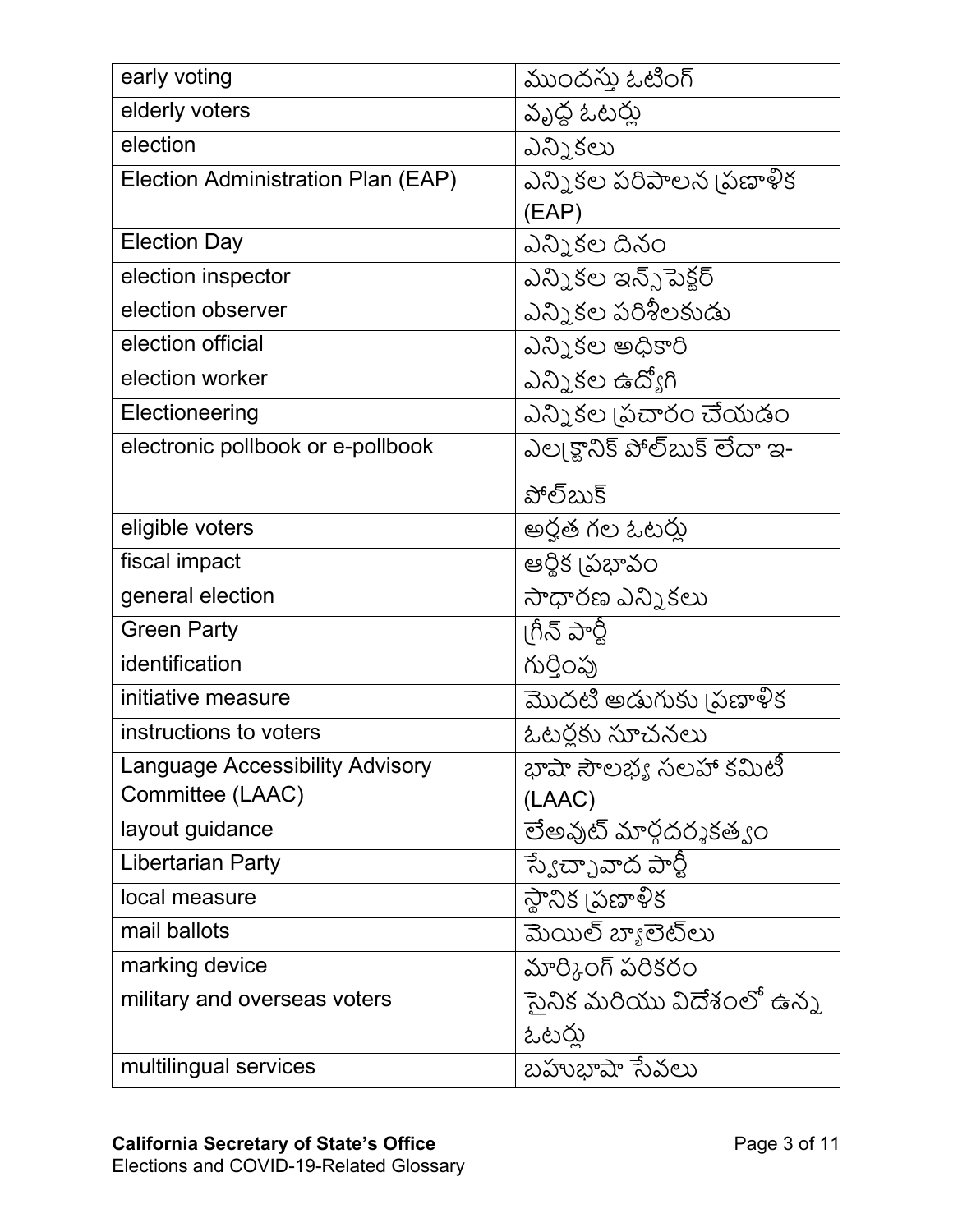| <b>No</b>                                                                          | కాదు                            |
|------------------------------------------------------------------------------------|---------------------------------|
| No Party Preference                                                                | పార్టీ [పాధాన్యత లేదు           |
| Nonpartisan                                                                        | <u>పక్ష పాతరహిత</u>             |
| Office of the Registrar of Voters                                                  | ఓటర్ల రిజి్గ స్టార్ కార్యాలయం   |
| official ballot                                                                    | అధికారిక బ్యాలెట్               |
| Overvote                                                                           | ఓవర్ ఓట్                        |
| paper ballot                                                                       | కాగితం బ్యాలెట్                 |
| Peace and Freedom Party                                                            | శాంతి మరియు స్వేచ్ఛా పార్టీ     |
| please print                                                                       | దయచేసి ము(దించండి               |
| poll worker                                                                        | పోల్ ఉద్యోగి                    |
| polling place                                                                      | పోలింగ్ (పదేశం                  |
| Precinct                                                                           | ఆవరణ                            |
| pre-registration - California youth can                                            | పీ-రిజి  స్టేషన్ - కాలిఫోర్నియా |
| pre-register to vote if they are 16 or 17                                          | యువత 16 లేదా 17                 |
| years old and meet the other voter                                                 | సంవత్సరాల వయస్సులో              |
| registration eligibility requirements and<br>their registration will become active | ఉంటే ఓటు వేయడానికి ముందే        |
| once they turn 18 years old                                                        | నమోదు చేసుకోవచ్చు మరియు         |
|                                                                                    | కావలసిన ఇతర ఓటరు నమోదు          |
|                                                                                    | అర్హతలు కలిగి ఉన్నచో, వారు      |
|                                                                                    | 18 సంవత్సరాలు నిండిన            |
|                                                                                    | తర్వాత వారి నమోదు ఆక్టివ్గా     |
|                                                                                    | ఉంటుంది                         |
| primary election                                                                   | పాథమిక ఎన్ని కలు                |
| proposition                                                                        | ౹పతిపాదన                        |
| provisional ballot                                                                 | తాత్కాలిక బ్యాలెట్              |
| provisional ballot envelope                                                        | తాత్కాలిక బ్యాలెట్ కవరు         |
| public comment period                                                              | పబ్లిక్ వ్యాఖ్య కాలం            |
| public consultation meeting                                                        | (పజా సం(పదింపుల సమావేశం         |
| public hearing                                                                     | పబ్లిక్ హియరింగ్                |
| recall election                                                                    | ఎన్నికను గుర్తుచేసుకోండి        |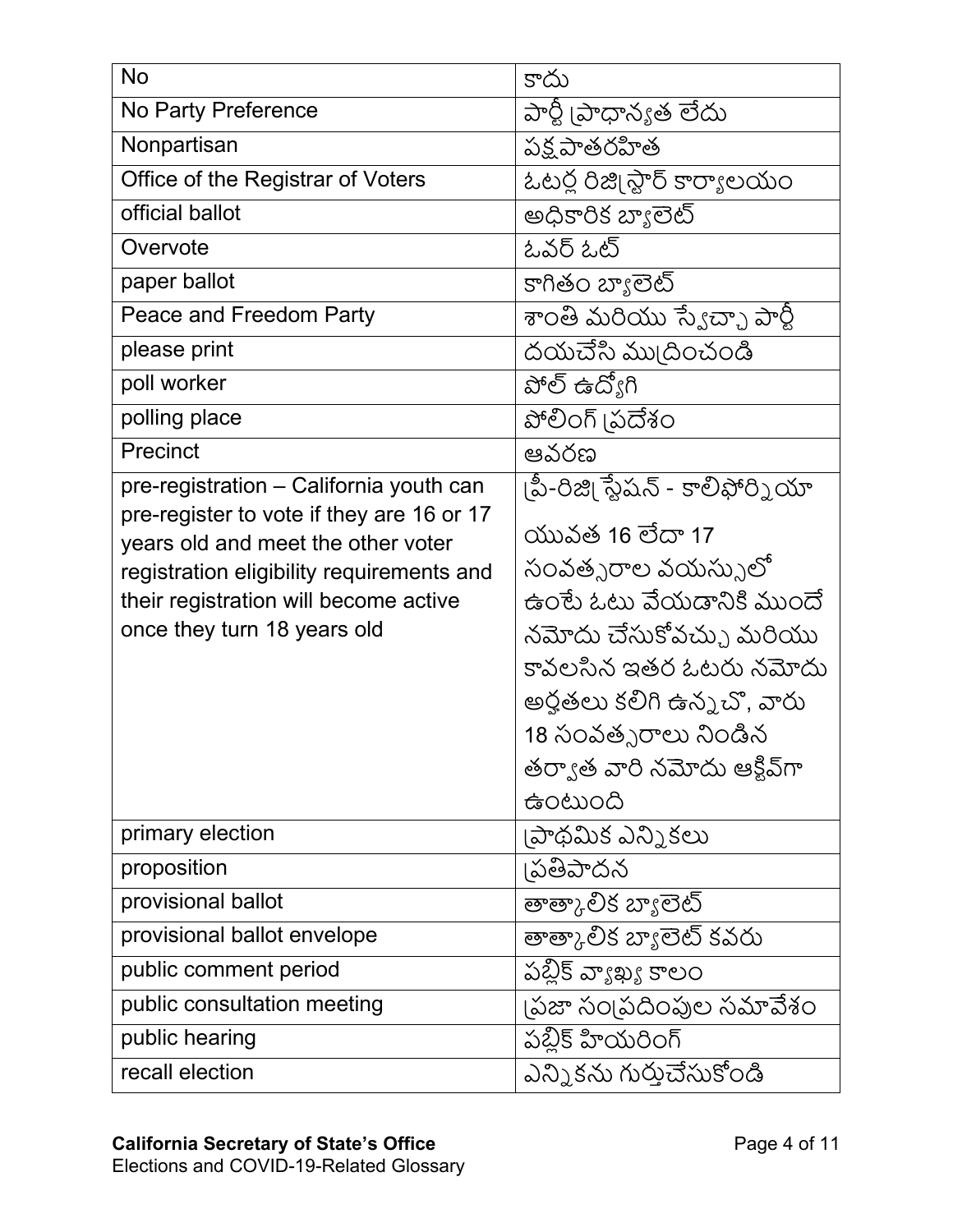| register to vote                  | ఓటు నమోదు చేసుకోండి               |
|-----------------------------------|-----------------------------------|
| registered voters                 | నమోదిత ఓటర్లు                     |
| registration form                 | నమోదుప్పతం                        |
| referendum measure                | న్జుబ్బి(పాయ (పణాళీక              |
| Remote Accessible Vote by Mail    | మెయిల్ ద్వారా రిమోట్              |
| (RAVBM)                           | యాక్సెస్ చేయగల ఓటు                |
|                                   | (RAVBM)                           |
| replacement ballot                | భర్తీ చేయగల బ్యాలెట్              |
| <b>Republican Party</b>           | రిపబ్లికన్ పార్టీ                 |
| re-register                       | తిరిగి నమోదు చేయండి               |
| roster                            | జాబితా                            |
| runoff election                   | జరుగుతున్న ఎన్నికలు               |
| sample ballot                     | నమూనా బ్యాలెట్                    |
| school measure                    | పాఠశాల (పణాళీక                    |
| secrecy sleeve                    | రహస్య స్లీవ్                      |
| Signature                         | సంతకం                             |
| special election                  | పత్యేక ఎన్నికలు                   |
| spoiled ballot                    | చెడిపోయిన బ్యాలెట్                |
| state initiative                  | రాౖష్ఠ మొదటి అడుగు                |
| state measure                     | రా(ఫ్ట (పణాళీక                    |
| <b>Statewide Special Election</b> | రా(ఫ్జవ్యాప్తంగా (పత్యేక ఎన్నికలు |
| <b>Stylus</b>                     | స్టెలస్                           |
| touch screen                      | టచ్ (స్కీన్                       |
| Vote                              | ಓಟು                               |
| vote both sides of the ballot     | బ్యాలెట్ యొక్క రెండు వైపులా       |
|                                   | ఓటు వేయండి                        |
| vote center                       | ఓటు కేం[దం                        |
| vote for no more than             | వీటికంటే ఎక్కువ ఓటు               |
|                                   | వేయకండి                           |
| vote for one                      | ఒకరికి ఓటు వేయండి                 |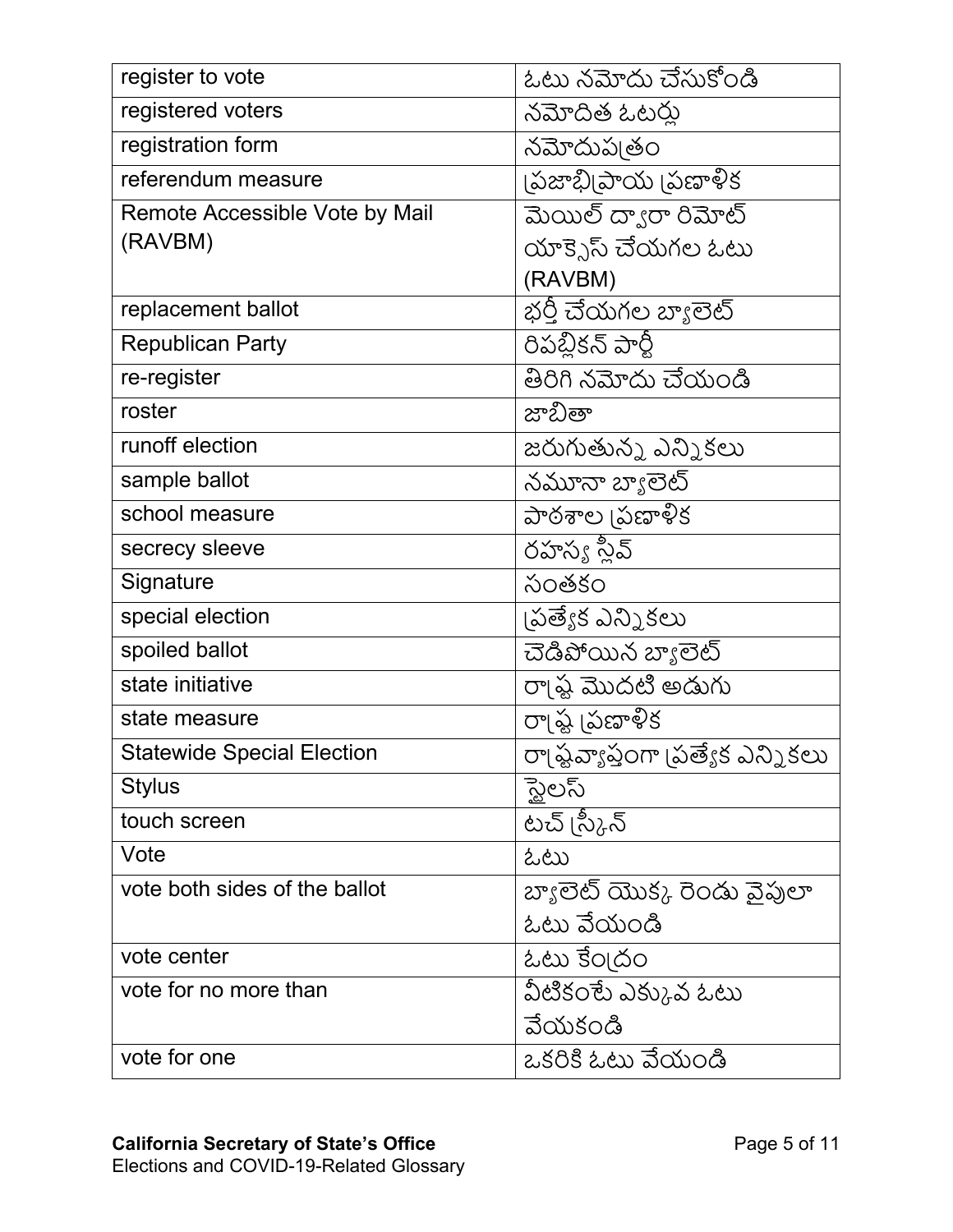| vote for up to                       | ఇంతవరకు ఓటు వేయండి                 |
|--------------------------------------|------------------------------------|
| Vote by Mail                         | మెయిల్ ద్వారా ఓటు వేయండి           |
| Vote by Mail return envelope         | మెయిల్ రిటర్న్ ఎన్యలప్             |
|                                      | ద్వారా ఓటు వేయండి                  |
| Voter                                | ఓటరు                               |
| <b>Voter Bill of Rights</b>          | ఓటరు హక్కుల బీల్లు                 |
| voter feedback                       | ఓటరు అభ్నిపాయం                     |
| voter information pamphlet           | ఓటరు సమాచారం కరప్పతం               |
| voter instructions                   | ఓటరు సూచనలు                        |
| voter outreach                       | ఓటరు ఔ్టెటీచ్                      |
| voter outreach plan                  | ఓటరు ఔటీచ్ స్రణాళిక                |
| voter services                       | ఓటరు సేవలు                         |
| <b>Voter's Choice Act</b>            | ఓటరు ఎంపిక చట్టం                   |
| voters with disabilities             | వైకల్యాలు ఉన్న ఓటర్లు              |
| Voting                               | ఓటింగ్                             |
| <b>Voting Accessibility Advisory</b> | ఓటింగ్ సౌలభ్య సలహా కమిటి           |
| Committee (VAAC)                     | (VAAC)                             |
| voting booth                         | ఓటింగ్ బూత్                        |
| voting equipment                     | ఓటింగ్ పరికరాలు                    |
| <b>Voting Rights Act</b>             | ఓటింగ్ హక్కుల చట్టం                |
| voting station                       | ఓటింగ్ స్టేషన్                     |
| wheelchair accessible                | చ్వకాల కుర్చీ సదుపాయము             |
|                                      | కలిగి ఉంది                         |
| write-in candidate                   | ౹వాతపూర్యక అభ్యర్థి <b>-</b>       |
|                                      | బ్యాలెట్లో పేరు కనిపించని          |
|                                      | అభ్యర్థి, అయితే బ్యాలెట్లో వ్యక్తి |
|                                      | ేపరుభౌతికంగా రాయడం ద్వారా          |
|                                      | అభ్యర్థికి ఓటు వేయమని              |
|                                      | ఓటర్లను కోరడం ద్వారా               |
|                                      | ఎన్నికలను కోరుకుంటారు.             |
|                                      |                                    |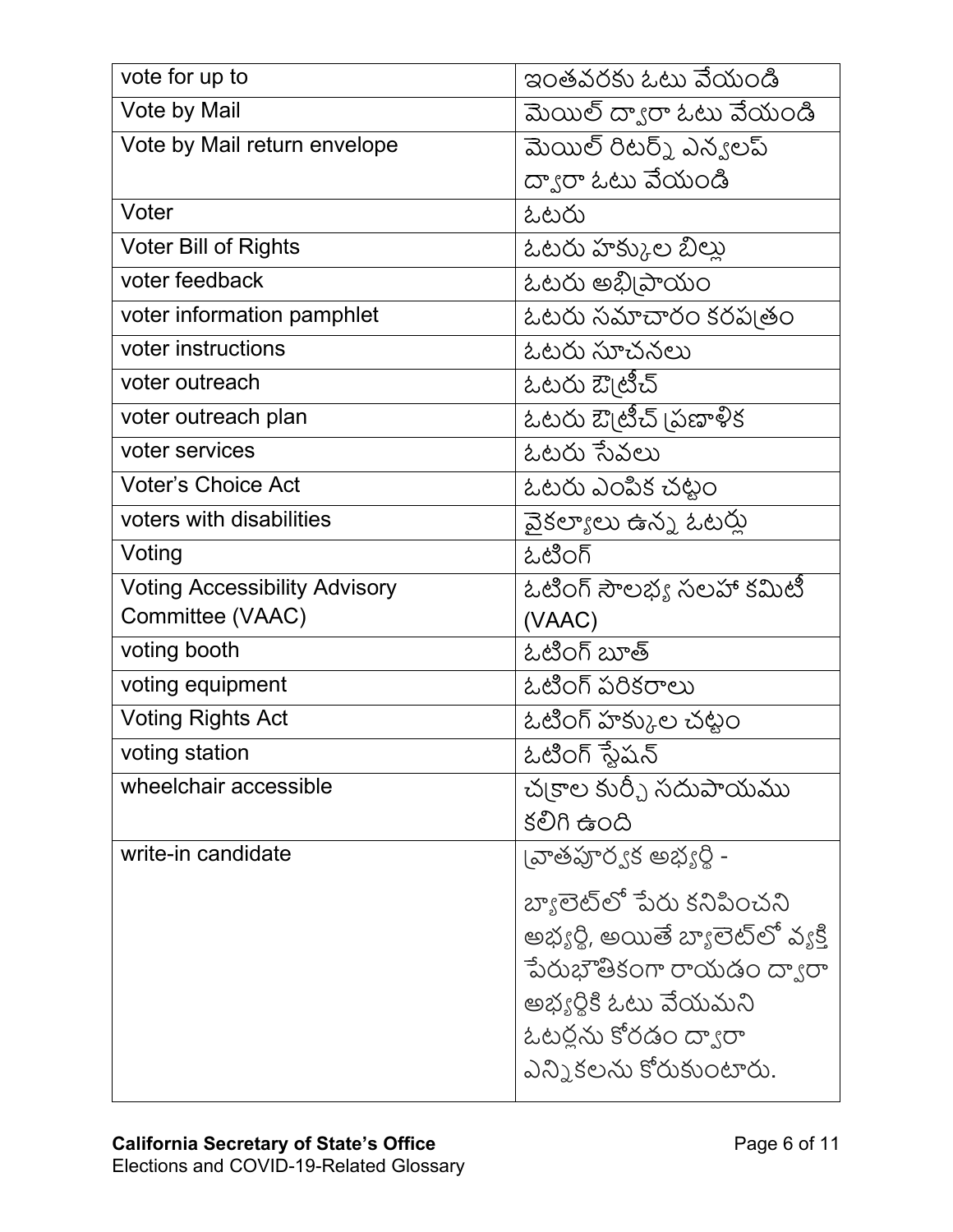## **COVID-19-RELATED GLOSSARY TERMS**

| cleaning supplies                        | శు౹భపరచడానికి సామా౹గి         |
|------------------------------------------|-------------------------------|
| commonly used surfaces                   | సాధారణంగా ఉపయోగించె           |
|                                          | ఉపరితలాలు                     |
| Coronavirus Aid, Relief, and Economic    | కరోనావైరస్ ఎయిడ్, రిలీఫ్,     |
| Security (CARES) Act                     | మరియు ఎకనామిక్ సెక్యూరిటీ     |
|                                          | (CARES) చట్టం                 |
| <b>County Health Guidance</b>            | కౌంటి ఆరోగ్య మార్గదర్శకత్వం   |
| <b>County Health Officials</b>           | కౌంటి ఆరోగ్య అధికారులు        |
| coverage of the mouth and nose           | నోరు మరియు ముక్కును కప్పు     |
|                                          | కొనడం                         |
| COVID-19 pandemic                        | COVID-19 మహమ్మారి             |
| COVID-19 prevention plan                 | COVID-19 నివారణ (పణాళీక       |
| COVID-19 symptoms - includes fever       | వ్యాధి నియం[తణ మరియు          |
| or chills, cough, shortness of breath or | నివారణ కేంబదాలు (CDC)         |
| difficulty breathing, fatigue, muscle or | వివరించినట్లు, COVID-19       |
| body aches, headache, new loss of        | లక్ష్మణాలు - జ్యరం లేదా చలి,  |
| taste or smell, sore throat, congestion  | దగ్గు, ఊపిరి లేదా శ్యాస       |
| or runny nose, nausea, vomiting, or      | తీసుకోవడంలో ఇబ్బంది,          |
| diarrhea, as described by the Centers    | అలసట, కండరాల లేదా శరీర        |
| for Disease Control and Prevention       | నొప్పులు, తలనొప్పి, రుచి లేదా |
| (CDC)                                    | వాసన కోల్పోవడం, గొంతు నొప్పి, |
|                                          | పళ్ళేసినట్టు ఉండటం లేదా       |
|                                          | ముక్కు కారటం, వికారం,         |
|                                          | వాంతులు లేదా విరేచనాలు        |
| disinfecting tools                       | కిమిసంహారక సాధనాలు            |
| disinfecting wipes                       | కిమిసంహారక వైప్లు             |
| <b>Executive Order N-64-20</b>           | ఎగ్జిక్యూటివ్ ఆర్గర్ N-64-20  |
| <b>Executive Order N-67-20</b>           | ఎగ్జిక్యూటివ్ ఆర్తర్ N-67-20  |
| face covering                            | ముఖం కవరింగ్                  |
| face mask                                | ముఖానికి వేసే ముసుగు          |
| face shield                              | ముఖ కవచం                      |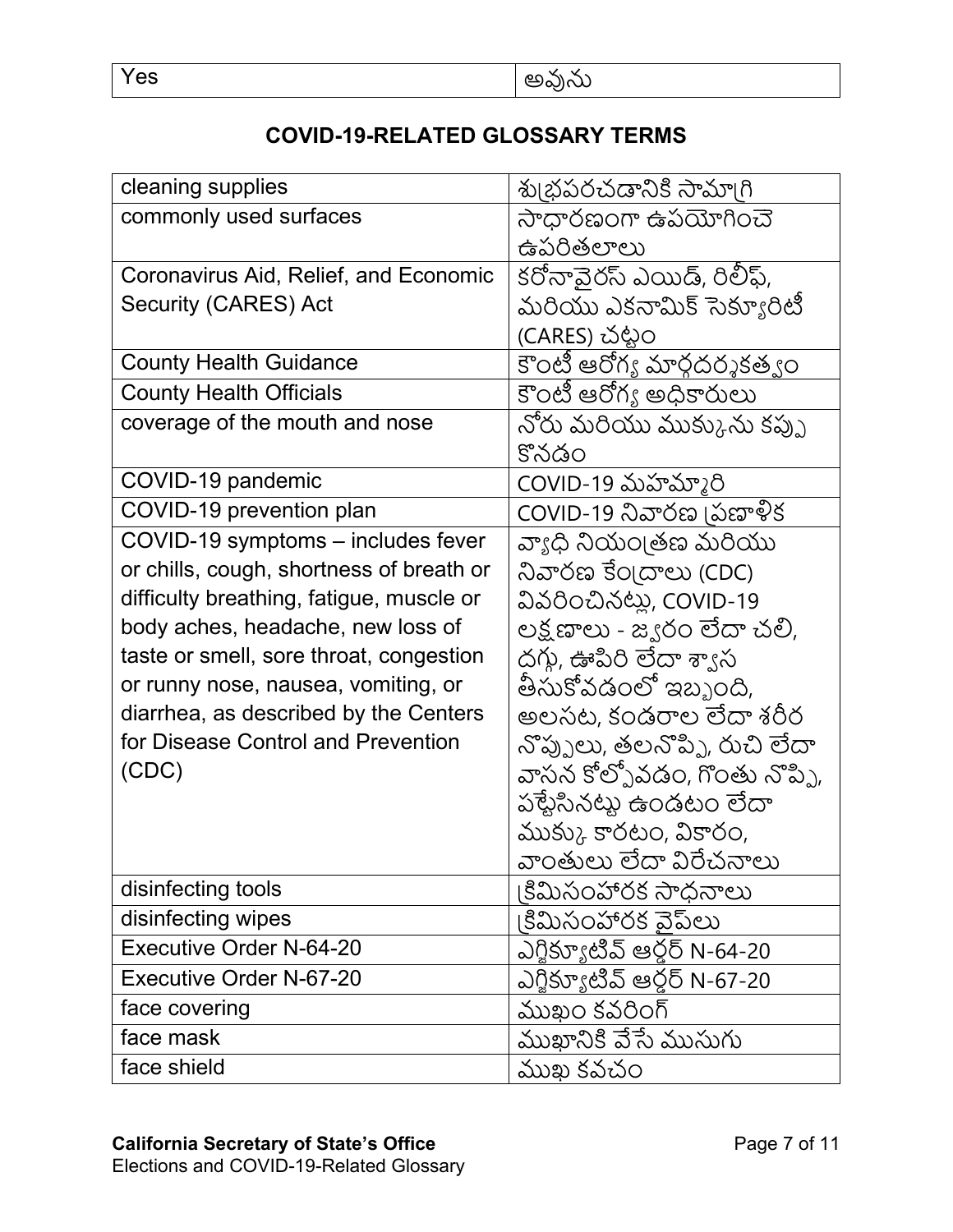| Fever                                   | జ్వరం                           |
|-----------------------------------------|---------------------------------|
| Gloves                                  | చేతి తొడుగులు                   |
| hand hygiene                            | చేతి పరిశుభ్తత                  |
| hand sanitizer                          | హ్యాండ్ సానిటైజర్               |
| hand-washing – washing hands with       | చేతిని కడగడం - సబ్బు మరియు      |
| soap and water and scrubbing for at     | నీటితో చేతులు కడుక్కోవడం        |
| least 20 seconds, or using hand         | మరియు కనీసం 20 సెకన్ల పాటు      |
| sanitizer where soap or running water   | రుధడం లేదా సబ్బు లేదా           |
| are unavailable                         | పారుతున్న నీరు అందుబాటులో       |
|                                         | లేని స్థలంలో హ్యాండ్            |
|                                         | శానికైుజర్ను ఉపయోగించడం         |
| health and safety                       | ఆరోగ్యం మరియు భ్రదత             |
| high-use areas                          | అధిక వినియోగ (పాంతాలు           |
| illness – reported illness ranges from  | అనారోగ్యం - నివేదించబడిన        |
| very mild (some people have no          | అనారోగ్యం చాలా తేలికపాటి        |
| symptoms) to severe illness             | (కొంతమందికి లక్ష్మణాలు లేవు)    |
|                                         | నుండి తీ వమైన అనారోగ్యం         |
|                                         | వరకు ఉంటాయి                     |
| protective equipment - includes face    | రక్షణ పరికరాలు - ముఖ            |
| coverings, gloves, and other protective | కవచాలు, చేతి తొడుగులు           |
| gear                                    | మరియు ఇతర రక్షణ                 |
|                                         | ఉపకరణములను కలిగి                |
|                                         | ఉంటాయి                          |
| physical barrier                        | భౌతిక అవరోధం                    |
| physical distancing                     | భౌతిక దూరం                      |
| plexiglass                              | పారదర్శక (యా!కిలీక్) ప్లాస్టిక్ |
| potentially infectious                  | సం(కమణ సంభావ్యం                 |
| proper sneezing and coughing            | వ్యాధి నియం[తణ మరియు            |
| etiquette – includes covering coughs    | నివారణ కేం(దాలు (CDC)           |
| and sneezes and washing hands to        | (పకారం తుమ్ము మరియు దగ్గు       |
| assist with infection control, as       | నపుదు పాటించవలసిన సరైన          |
| described by the Centers for Disease    | పధతులు - దగ్గు మరియు            |
| Control and Prevention (CDC)            | తుమ్ములను కప్పడం మరియు          |
|                                         | ఇన్ఫెక్షన్ నియం[తణకు            |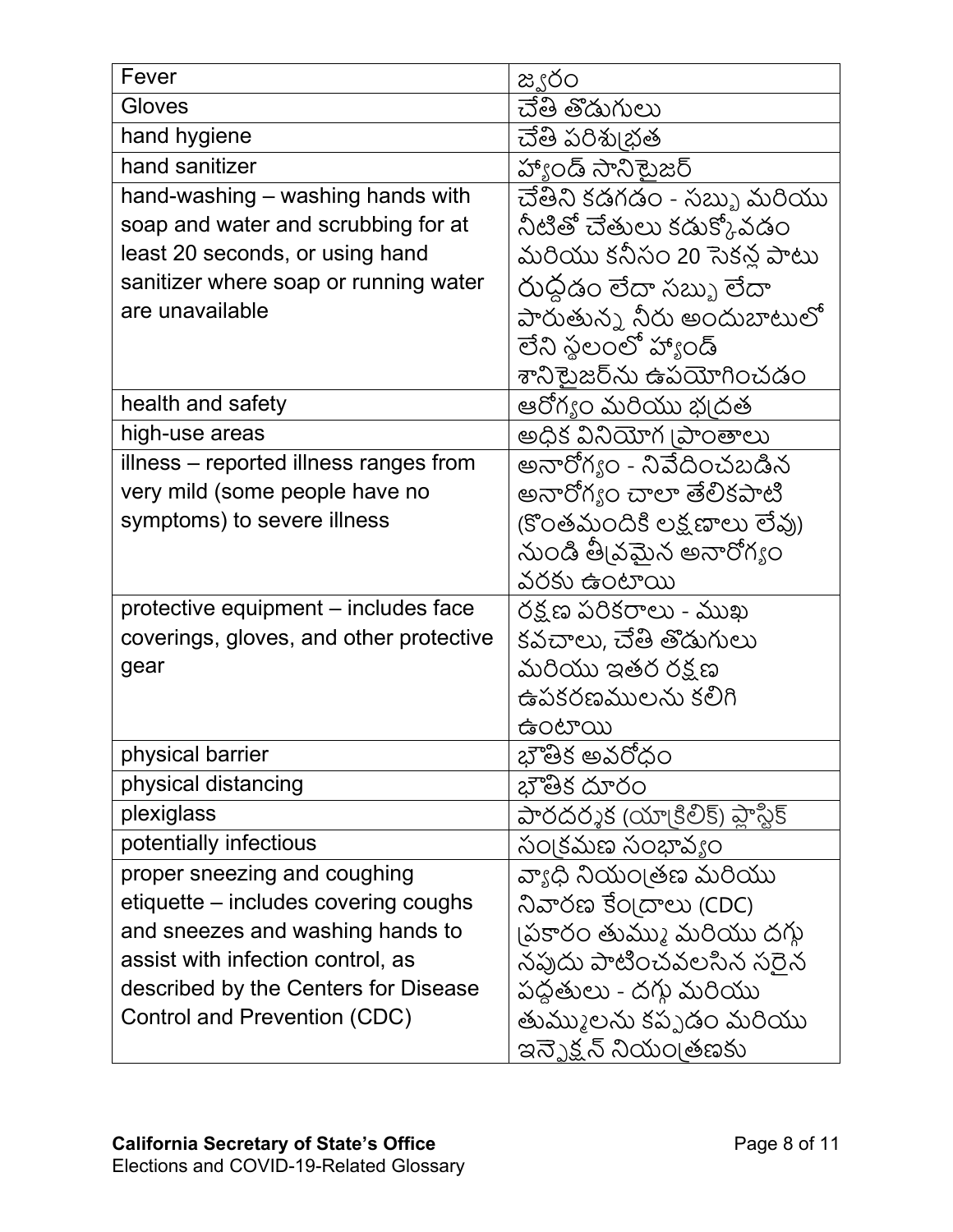|                                        | సహాయపడటానికి చేతులు        |
|----------------------------------------|----------------------------|
|                                        | కడుక్కోవడం వంటివి ఉన్నాయి  |
| public health guidance                 | ౹పజారోగ్య మార్గదర్శకత్వం   |
| public health officials                | ౹పజారోగః అధికారులు         |
| risk assessment                        | పమాద అంచనా                 |
| serious underlying medical conditions  | తీ్నమైన అంతర్లీన వైద్య     |
| - includes such conditions as heart or | పరిస్థితులు - గుండె లేదా   |
| lung disease or diabetes               | ఊపిరితీతుల వ్యాధి లేదా     |
|                                        | మధుమేహం వంటి పరిస్థితులను  |
|                                        | కలిగి ఉంటాయి               |
| Stay-At-Home Order                     | ఇంటి వధ్దే ఉండమని ఉత్తరువు |
| Temperature                            | ఉష్ఖో(గత                   |
| voter directional signs                | ఓటరు దిశాత్మక సంకేతాలు     |
| voting system cleaning                 | ఓటింగ్ సిస్టమ్ శుబ్రపరచడం  |

## **COVID-19-RELATED GLOSSARY PHRASES**

| Please wear a facial covering over<br>your nose and mouth.                         | దయచేసి మీ ముక్కు మరియు<br>నోటిపై ముఖ కవచాన్ని<br>ధరించండి.              |
|------------------------------------------------------------------------------------|-------------------------------------------------------------------------|
| Maintain 6 feet of physical distance<br>between you and others in the<br>building. | భవనంలో మీకు మరియు<br>ఇతరులకు మధ్య 6 అడుగుల<br>భౌతిక దూరాన్ని పాటించండి. |
| Avoid physical contact.                                                            | శారీరక సంబంధాన్ని<br>నివారించండి.                                       |
| Use hand sanitizer at the check-in<br>station before and after voting.             | ఓటు వేయడానికి ముందు<br>మరియు తరువాత చెక్-ఇన్                            |
|                                                                                    | ేష్టేషన్ వద్ద హ్యాండ్ శాని టైజర్<br>ఉపయోగించండి.                        |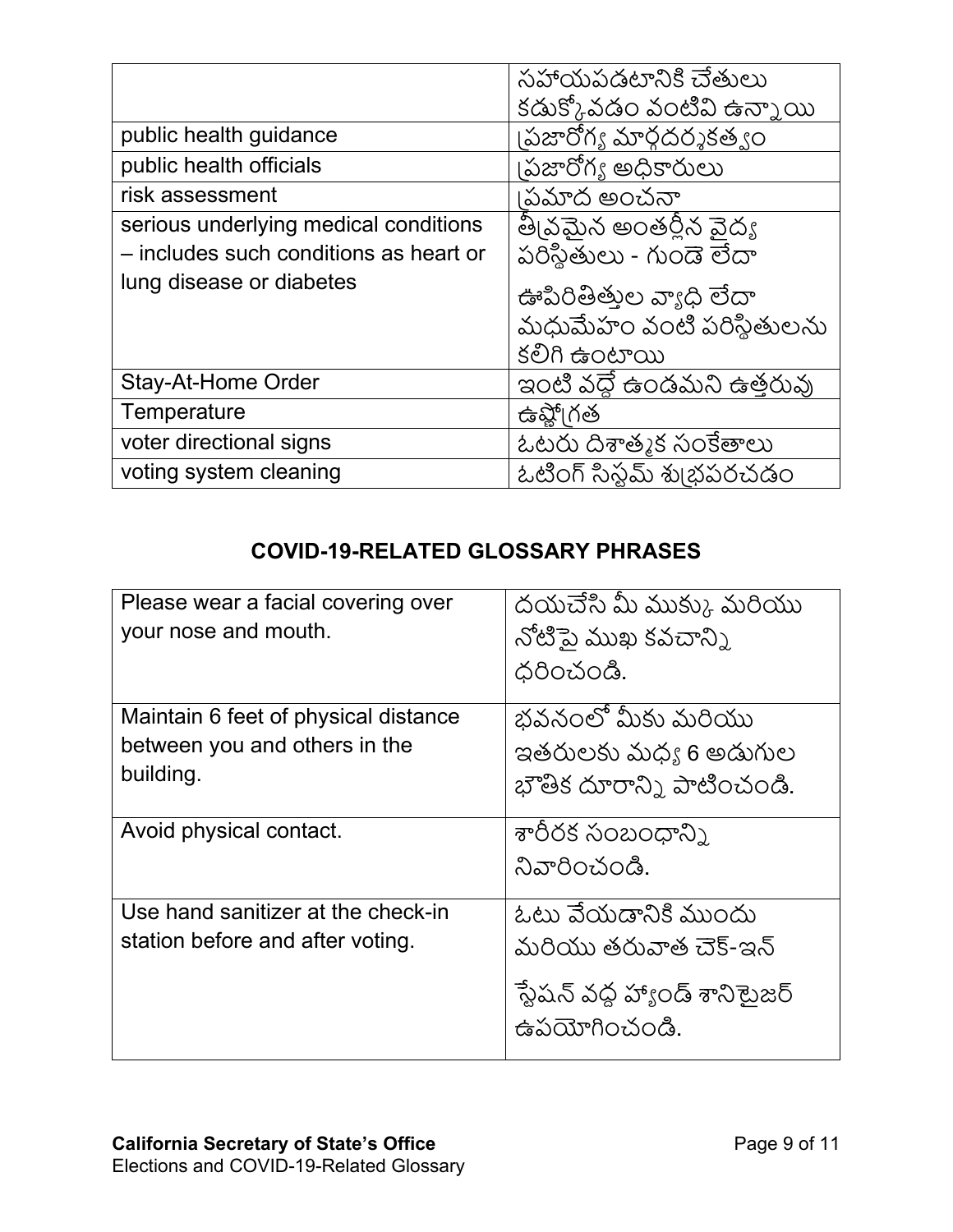| Place your own ballot into the tabulator | మీ స్వంత బ్యాలెట్ను          |
|------------------------------------------|------------------------------|
| or ballot box.                           | టాబ్యులేటర్ లేదా బ్యాలెట్    |
|                                          | బాక్స్ట్ ఉంచండి.             |
|                                          |                              |
| Thanks for wearing your mask.            | మీ ముసుగును ధరించినందుకు     |
|                                          | ధన్యవాదాలు.                  |
|                                          |                              |
| Remember to use the hand sanitizer.      | హ్యాండ్ శానిటైజర్            |
|                                          | ఉపయోగించాలని                 |
|                                          | గుర్తుంచుకోండి.              |
|                                          |                              |
| Thanks for keeping your distance.        | మీరు దూరం పాటించినందుకు      |
|                                          | ధన్యవాదాలు.                  |
|                                          |                              |
| Make sure your hands are dry before      | మీ కాగితపు బ్యాలెట్ను తాకే   |
| touching your paper ballot.              | ముందు మీ చేతులు పొడిగా       |
|                                          | ఉండేలా చూసుకోండి.            |
|                                          |                              |
| Place used items here for cleaning.      | ఉపయోగించిన వస్తువులను        |
|                                          | శు౹భపరచడానికి ఇక్కడ          |
|                                          | ఉంచండి.                      |
|                                          |                              |
| Health guidelines to use a face          | మిమ్మల్ని మరియు ఇతరులను      |
| covering and maintain physical           | రక్షించడానికి ముఖ కవచాన్ని   |
| distancing are here to protect you and   | ఉపయోగించడానికి మరియు         |
| others. Please follow them.              | శారీరక దూరాన్ని పాటించడానికి |
|                                          |                              |
|                                          | ఆరోగ్య మార్గదర్శకాలు ఇక్కడ   |
|                                          | ఉన్నాయి. దయచేసి వాటిని       |
|                                          | పాటించండి.                   |
| A face covering can be provided for      | అందుబాటులో ఉంటే మీరు         |
| you to use, if available.                | ఉపయోగించడానికి ఫేస్ కవరింగ్  |
|                                          |                              |
|                                          | అందించవచ్చు                  |
| We regret that you're unwilling to       | మీరు మార్గదర్శకాలను          |
| follow the guidelines, but we do         | అనుసరించడానికి ఇష్టపడలేదని   |
|                                          |                              |